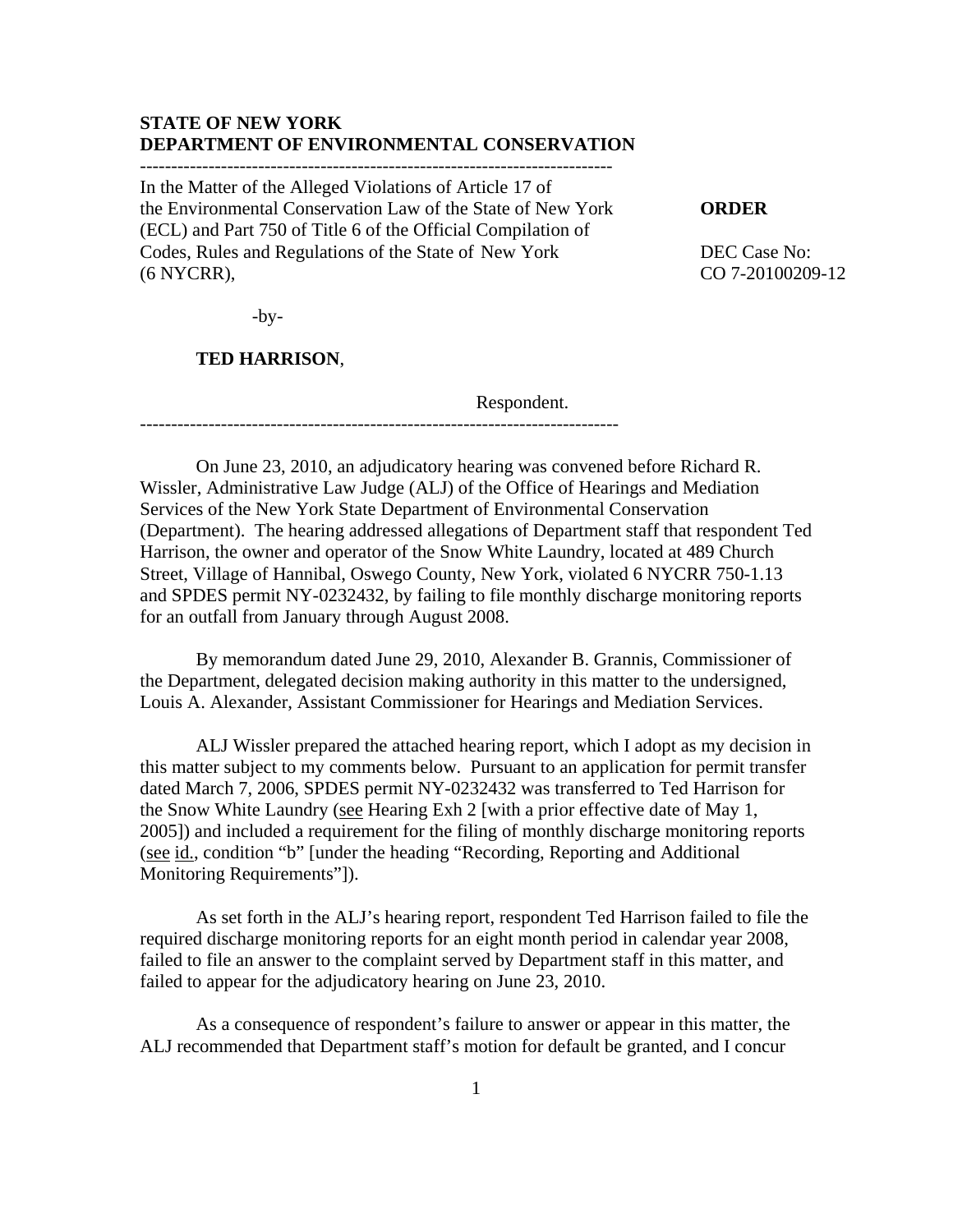that staff is entitled to a default judgment pursuant to 6 NYCRR 622.15. Furthermore, at the hearing Department staff presented a prima facie case on the merits, and proved its case by a preponderance of the evidence (see Hearing Report, at 3) that respondent failed to comply with the conditions of its SPDES permit. Accordingly, staff is entitled to a judgment based on record evidence. $<sup>1</sup>$  $<sup>1</sup>$  $<sup>1</sup>$ </sup>

 Any person who violates a SPDES permit issued pursuant to titles 1 through 11 or title 19 of article 17 of the Environmental Conservation Law or the regulations promulgated thereunder is liable for a penalty of not to exceed thirty-seven thousand five hundred dollars per day for each violation. In this matter, Department staff requested, and the ALJ has recommended, a civil penalty of six thousand dollars (\$6,000). The recommended penalty is authorized and appropriate.

**NOW, THEREFORE**, having considered this matter and being duly advised, it is **ORDERED** that:

I. Department staff's motion for a default judgment pursuant to 6 NYCRR 622.15 is granted. By failing to answer or appear in this proceeding, respondent Ted Harrison waived his right to be heard at the hearing.

II. Furthermore, respondent Ted Harrison, based upon the proof adduced at the adjudicatory hearing, is adjudged to have violated condition "b" (under the heading "Recording, Reporting and Additional Monitoring Requirements") of respondent's SPDES permit NY-0232432, by failing to file discharge monitoring reports for the period January through August 2008.

III. Within fifteen (15) days of the service of this order upon respondent, respondent shall pay a civil penalty in the amount of six thousand dollars (\$6,000) by certified check, cashier's check or money order made payable to the New York State Department of Environmental Conservation. The penalty payment shall be sent to the following address:

> Office of General Counsel New York State Department of Environmental Conservation 625 Broadway,  $14<sup>th</sup>$  Floor Albany, New York 12233-1500 Attn: Elissa Armater.

 $\overline{a}$ 

<span id="page-1-0"></span><sup>&</sup>lt;sup>1</sup> Department staff also alleged that respondent Ted Harrison violated 6 NYCRR 750-1.13. However, it is not clear from staff's papers why staff cited that section, rather than 6 NYCRR 750-2.5 which has been the basis of staff's allegations in prior proceedings where there has been a failure to file discharge monitoring reports. Furthermore, staff's papers do not address whether respondent is subject to 6 NYCRR 750-1.13 (see the criteria set forth in 6 NYCRR 750-1.13[b] and [d]). Based on the papers before me, I am not able to determine whether that regulatory section was violated. Notwithstanding the foregoing, respondent's violation of the terms of its SPDES permit by failing to file discharge monitoring reports provides sufficient support for the civil penalty and remedial relief requested by Department staff and recommended by the ALJ.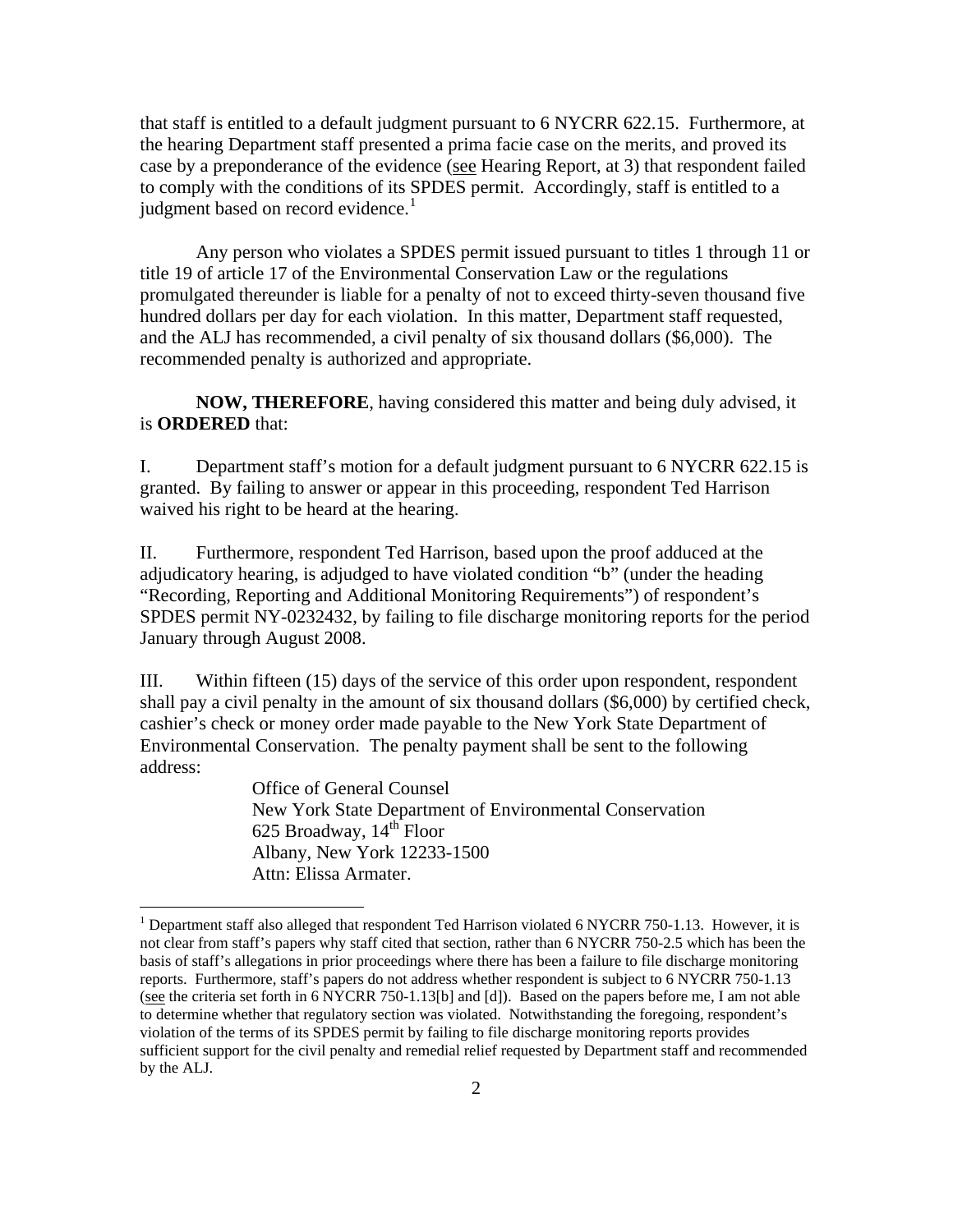IV. Any questions or correspondence regarding this order, other than those relating to payment or submission of the civil penalty, shall be addressed to:

> Meredith Streeter, P.E. Chief, Compliance Assurance Section Bureau of Water Compliance Division of Water New York State Department of Environmental Conservation 625 Broadway,  $4^{\text{th}}$  Floor Albany, New York 12233-3506.

V. The provisions, terms and conditions of this order shall bind respondent Ted Harrison, his agents, successors and assigns, in any and all capacities.

> For the New York State Department of Environmental Conservation

 $\text{By:}\_$ 

 Louis A. Alexander Assistant Commissioner

Dated: Albany, New York August 3, 2010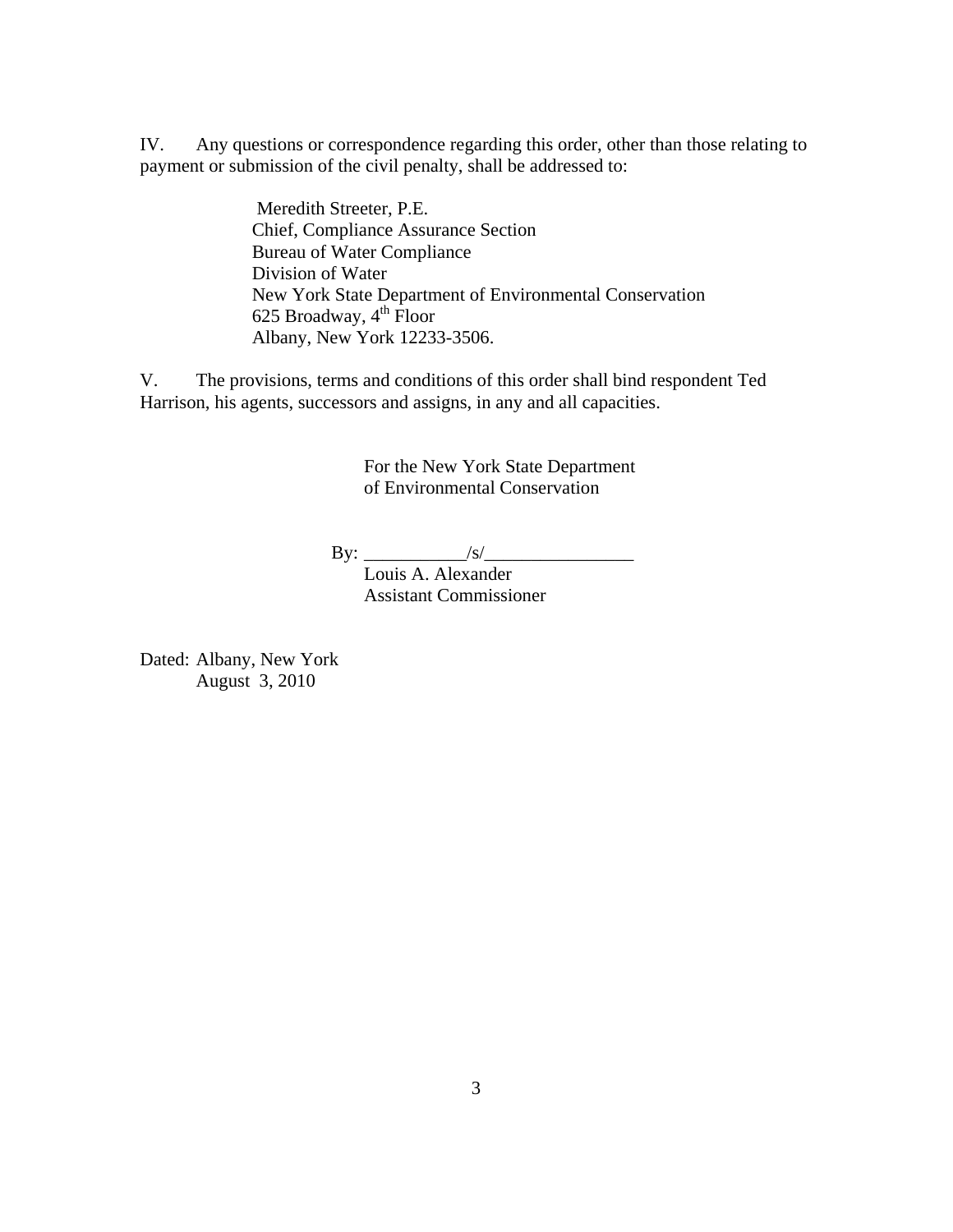### STATE OF NEW YORK DEPARTMENT OF ENVIRONMENTAL CONSERVATION

----------------------------------------------------------------------------X

In the Matter of the Alleged Violations of Article 17 of the Environmental Conservation Law of the State of New York HEARING REPORT (ECL) and Part 750 of Title 6 of the Official Compilation of Codes, Rules and Regulations of the State of DEC CASE NO: New York (6 NYCRR), CO 7-20100209-12  $-bv-$ 

TED HARRISON,

 Respondent. -----------------------------------------------------------------------------X

### Procedural History

 On February 19, 2010, respondent/permittee, Ted Harrison (respondent) was personally served with a notice of hearing and complaint, dated February 10, 2010, alleging eight (8) violations of the reporting requirements authorized by 6 NYCRR 750-1.13 for failure to file discharge monitoring reports (DMRs) for one stabilization pond overflow outfall to a tributary of Ninemile Creek, a Class C stream, for the months of January through August 2008, as required by its SPDES permit NY0232432, for a facility known as Snow White Laundry, located at 489 Church Street, Village of Hannibal, Oswego County, New York 13074. The complaint seeks the following relief: (1) A finding that respondent is in violation of the cited regulations and the provisions of its SPDES permit, (2) the assessment of a civil penalty in the amount of \$6,000, and (3) such other relief as the Commissioner may deem just and proper. In addition, the notice of hearing advised respondent that any answer to the complaint must be filed by March 15, 2010, and that an adjudicatory hearing in the matter was scheduled for April 13, 2010, requiring its appearance. Pursuant to telephone conversations between respondent and Scott W. Crisafulli, Esq. Chief Counsel of the Department's Water Bureau, and confirmed by subsequent correspondence, the date of the adjudicatory hearing was rescheduled to June 23, 2010, at 10:00 AM. Respondent failed to file an answer to the complaint and failed to appear for the adjudicatory hearing scheduled for June 23, 2010.

 On June 23, 2010, the adjudicatory hearing was convened before the undersigned Administrative Law Judge (ALJ) of the Department of Environmental Conservation's (Department) Office of Hearings and Mediation Services (OHMS) at the Department's Region 7 offices, 615 Erie Boulevard West, Syracuse, New York 13204. Department staff was represented by Scott W. Crisafulli, Esq., Chief of the Water Bureau. No one appeared on behalf of respondent.

 Department staff called one witness, Karen Baker, Environmental Program Specialist 2, with the SPDES Compliance Assurance Section of the Department's Division of Water. Department staff submitted five (5) exhibits, all of which were received in evidence. At the close of the hearing, Department staff moved for a default judgment.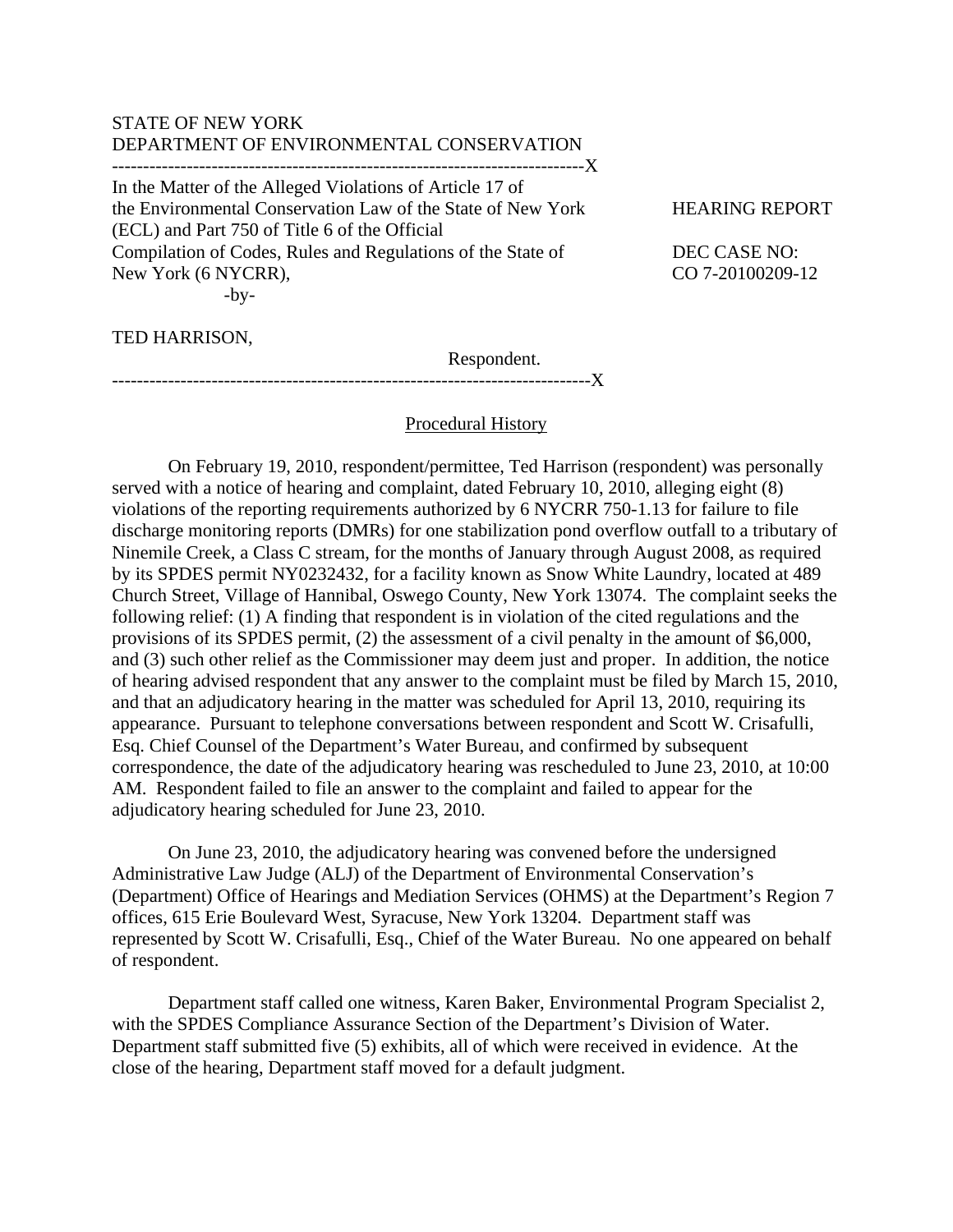### Applicable Regulatory Provisions

6 NYCRR 750-1.2(a)(28): "Discharge Monitoring Report (DMR) means a report submitted by a permittee to the department summarizing the effluent monitoring results obtained by the permittee over periods of time as specified in the SPDES permit."

6 NYCRR 750-1.13(a): "Any discharge authorized by a SPDES permit shall be subject to such requirements for monitoring the intake, discharge, waters of the state or other source or sink as may be reasonably required by the department to determine compliance with effluent limitations and water quality standards that are or may be effected by the discharge; including the installation, use, and maintenance of monitoring equipment or methods (including, where appropriate, biological monitoring methods), and if imposed shall be included as provisions of the SPDES permit."

6 NYCRR 750-2.5(e)(1): "The permittee shall submit the results of any wastewater or ambient monitoring results required by the permit at the end of each month, unless otherwise specified by the department. Such reports shall be made on the reporting forms supplied to the permittee by the department, in a format acceptable to the department, or by the electronic transfer of data as approved by the department. Electronic submissions shall conform to the format, standards and other conditions specified by the department. The regional water engineer may also require the submittal of such other information as is necessary to determine the validity of monitoring results submitted in accordance with permit requirements. In no event shall reports on discharges to surface waters required by this subdivision be submitted at a frequency of less than once per year."

6 NYCRR 756.3(a), repealed and replaced by 6 NYCRR 750-2.5(e)(1) in 2003, provided: "(a) Any results obtained by a permittee pursuant to monitoring requirements in a SPDES permit shall be reported at the end of each month, unless otherwise specified by the department. Such reports shall be made on the reporting forms supplied to the permittee with the SPDES permit."

# Findings of Fact

- 1. State Pollution Discharge Elimination System (SPDES) Permit NY0232432 (the Permit) was issued to a prior permittee by the Department effective May 1, 1995, for a facility known as Snow White Laundry, located at 489 Church Street, Village of Hannibal, Oswego County, New York 13074. By application of transfer, the Permit was transferred to Ted Harrison (respondent), effective May 1, 2005, and was current as of the dates of the violations alleged in the complaint. In the application of transfer, respondent Ted Harrison certified that he was the owner/operator of the facility.
- 2. The Permit authorizes one (1) stabilization pond overflow outfall to a tributary of Ninemile Creek, a Class C stream. The outfall is designated "001". The Permit sets effluent parameters for outfall 001 for flow, biological oxygen demand, total suspended solids, pH, oil and grease, foaming agents and temperature.
- 3. Pages 2 and 3 of the Permit delineate the recording, reporting and additional monitoring requirements of the Permit. On page 2 the permit states, "Effluent samples are to be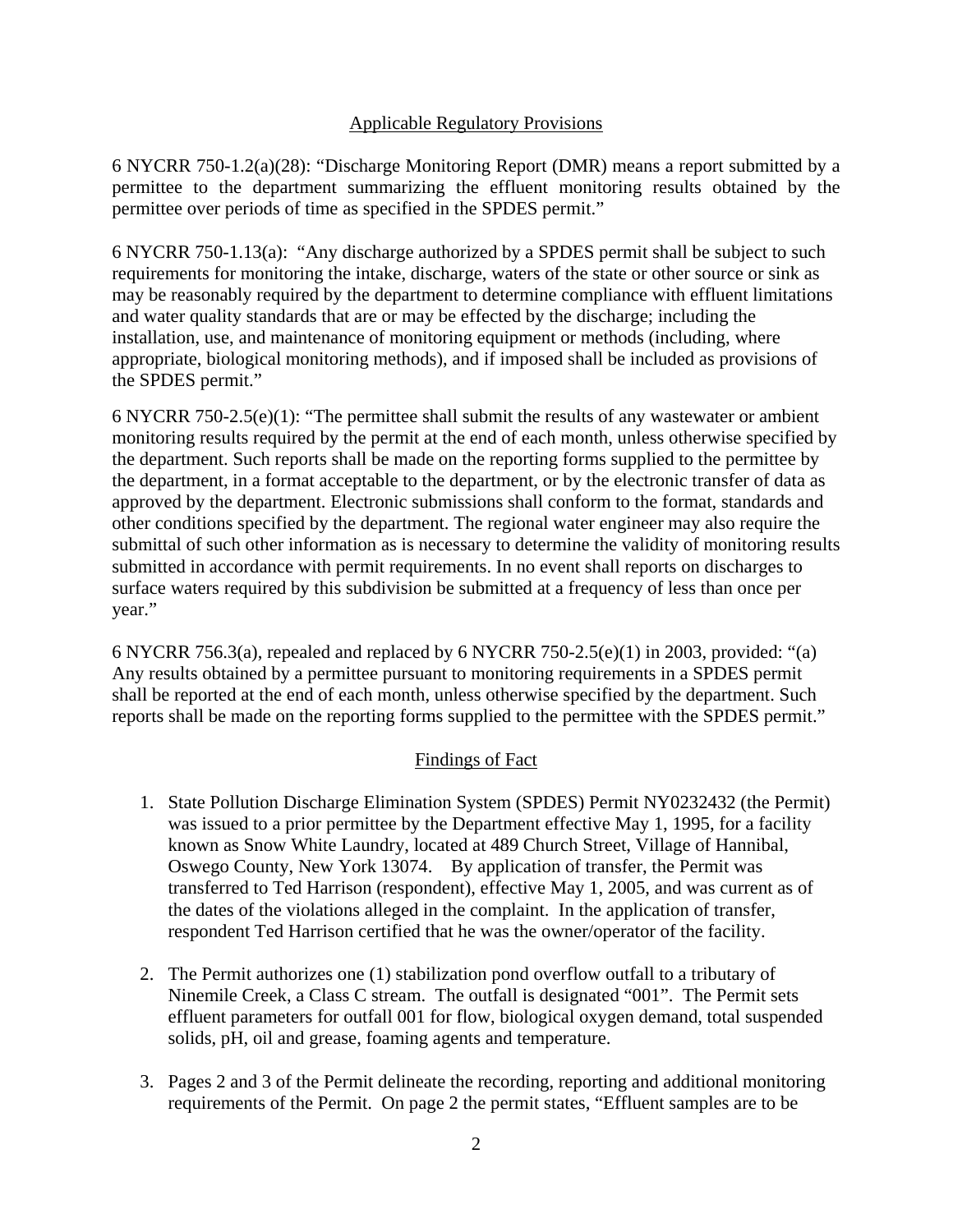taken on a monthly basis during a period of discharge from the stabilization pond. If there is no discharge during the month, the submitted DMRs should so indicate." Moreover, on page 3 the permit states, "Samples and measurements for outfall 001 shall be taken during a period of discharge from the stabilization pond prior to mixing with the receiving waters."

- 4. Karen Baker, is an employee of the Department whose duties include the care, custody, and maintenance of the DMRs filed with the Department.
- 5. On June 23, 2010, Karen Baker searched the DMR files of the Department for any and all DMRs filed by respondent under the Permit.
- 6. As a result of her search, Karen Baker determined that there were no monthly DMRs in the files of the Department for the Permit for outfall 001 for the months of January through August 2008 for the effluent parameters indicated in Finding of Fact 2.
- 7. On February 19, 2010, respondent was personally served with a notice of hearing and complaint, dated February 10, 2010, alleging eight (8) violations of ECL article 17, its implementing regulations and the express terms of SPDES Permit No. NY0232432 for failure to file the DMRs indicated in Finding of Fact 6. The notice of hearing advised respondent that it was required to file an answer to the complaint by March 15, 2010, and that an adjudicatory hearing in this matter would be convened on April 13, 2010, at the Department's Region 7 offices.
- 8. Pursuant to telephone conversations with respondent and confirmed by subsequent correspondence, the date of the adjudicatory hearing was adjourned to June 23, 2010.
- 9. Respondent failed to file an answer to the complaint and failed to appear for the adjudicatory hearing held on June 23, 2010.

### Discussion

 Department staff's proof presents a prima facie case demonstrating that respondent failed to file DMRs with the Department for outfall 001 for the months of January through August 2008 as set forth in Finding of Fact 6, above, in violation of the express provisions of SPDES permit NY0232432 and applicable Department regulations.

 The record shows that respondent was personally served with the notice of hearing and complaint on February 19, 2010, and that it failed to file an answer to the complaint or to appear for the scheduled adjudicatory hearing. The Department is entitled to a default judgment in this matter pursuant to the provisions of 6 NYCRR 622.15.

 Moreover, the proof adduced at the hearing, conducted in respondent's absence, demonstrates by a preponderance of the evidence that respondent failed to submit annual DMRs for the months of January through August 2008, in violation of the express provisions of SPDES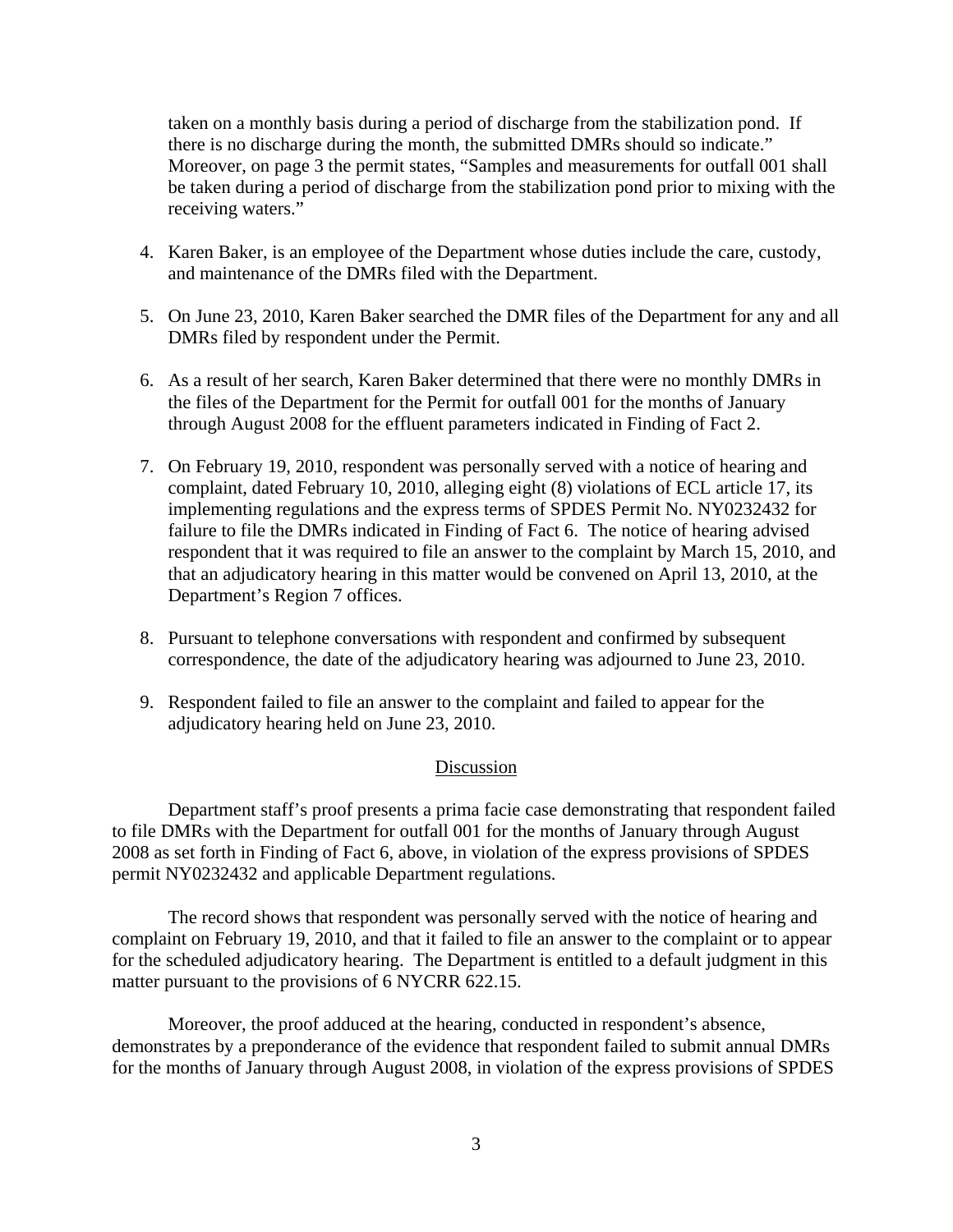permit NY0232432 and applicable Department regulations. The Department is entitled to judgment upon the facts proven.

Department staff's proposed order and the \$6,000 civil penalty it seeks are consistent with the Department's penalty policy as well as applicable provisions of ECL article 71.

## Recommendation

Based upon the foregoing, I recommend that the Commissioner issue an order:

- 1. Granting Department staff's motion for default, finding respondent in default pursuant to the provisions of 6 NYCRR 622.15;
- 2. Finding respondent in violation of in violation of the express provisions of SPDES permit NY0232432 and applicable Department regulations for failure to submit monthly DMRs for the months of January through August 2008 for a facility it operates known as Snow White Laundry, located at 489 Church Street, Village of Hannibal, Oswego County, New York 13074, based upon the proof adduced at the adjudicatory hearing;
- 3. Directing respondent to pay a civil penalty in the amount of six thousand dollars (\$6,000.00); and
- 4. Directing such other and further relief as he may deem just and proper.

 $\sqrt{s/2}$  Richard R. Wissler Administrative Law Judge

Dated: Albany, New York July 29, 2010